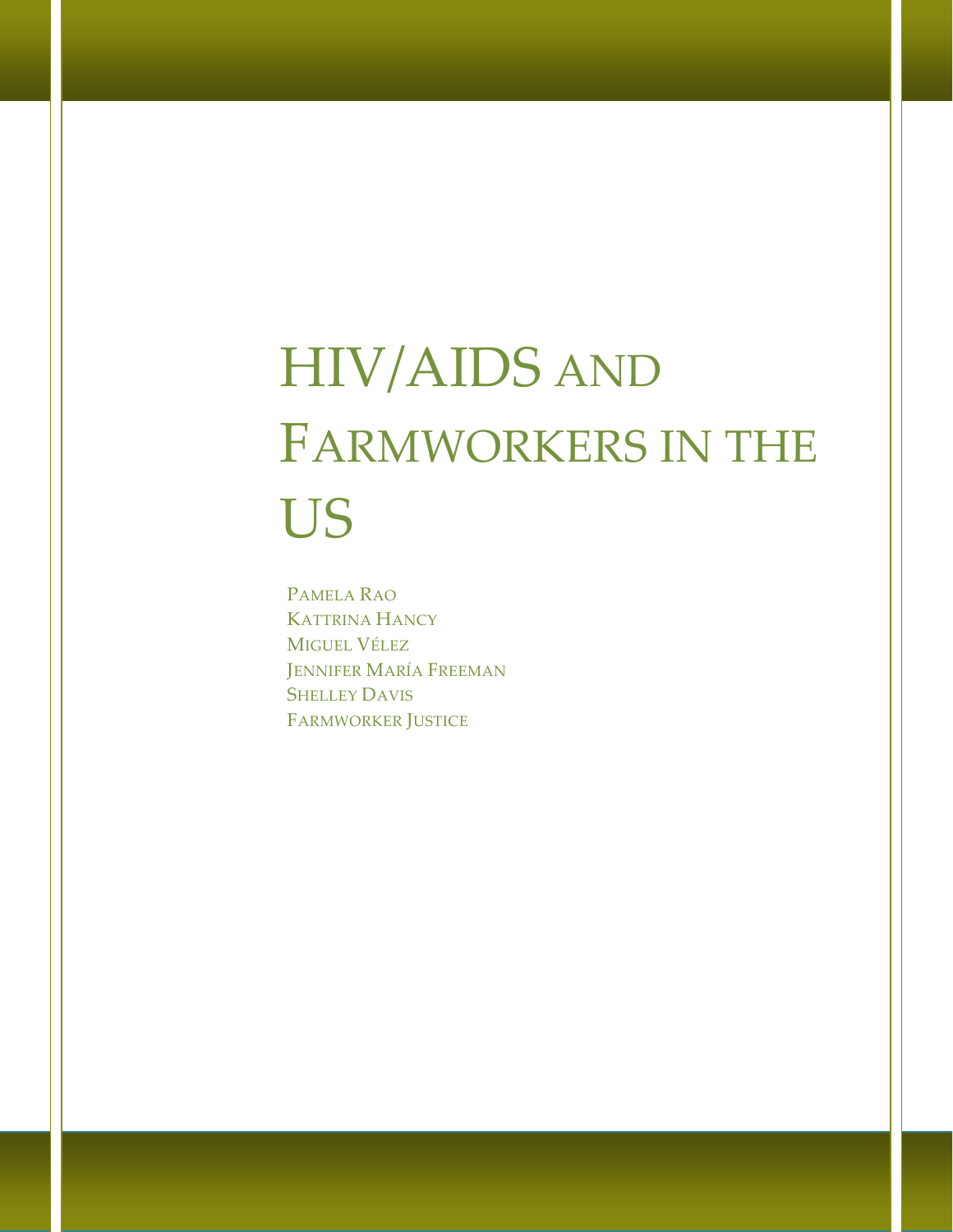## INTRODUCTION

HIV/AIDS takes an especially heavy toll on the most vulnerable and marginalized groups in US society. Poverty, low income, limited education, sub-standard housing, and limited access to health care are all factors that increase the rate of HIV/AIDS in a population. Farmworkers in the US contend with all these risk factors, plus others: limited English proficiency, mobile lifestyle, and social isolation, to mention but a few. This confluence of social and economic risk factors creates a situation in which a serious HIV/AIDS outbreak is a distinct possibility. (1) An outbreak would be particularly devastating for a population already vulnerable due to minimal physical and financial resources and poorer health status than the general population.(2)

At present, the seroprevalence rate of HIV/AIDS in farmworker communities is unknown. The vast majority of the epidemiological data on HIV incidence among farmworkers is based on small, local studies. A 1992 study of 310 farmworkers in Immokalee, FL, by the Centers for Disease Control and Prevention (CDC) found an HIV positive prevalence rate of 5%, almost 10 times that of the national rate of 0.6% at the time. (2) A few other small studies have reported rates ranging from 0.47% to 13%. (3,4,5,6)

In the absence of adequate population-based data on farmworkers, useful inferences may be drawn from statistics collected on migrant Latinos in the US, a group known to be disproportionately affected and infected by HIV. HIV/AIDS cases among Latinos are increasing in both incidence and prevalence. Latinos comprise approximately 13% of the US population, but account for 16% of all AIDS cases since the onset of the epidemic. Additionally, approximately 19% of all newly-diagnosed cases in the US are among Latinos (7).

This paper reviews the available research on HIV/AIDS in the farmworker community, supplemented with relevant findings from research with related populations, i.e., Latino, rural, migrant. The research reported in this paper focuses on behavioral, social and cultural, and structural risk factors that affect this community, as well as on ways that health care providers can help reduce HIV/AIDS risk within this highly vulnerable group.

# BEHAVIORAL RISK FACTORS FOR HIV/AIDS

INCONSISTENT CONDOM USE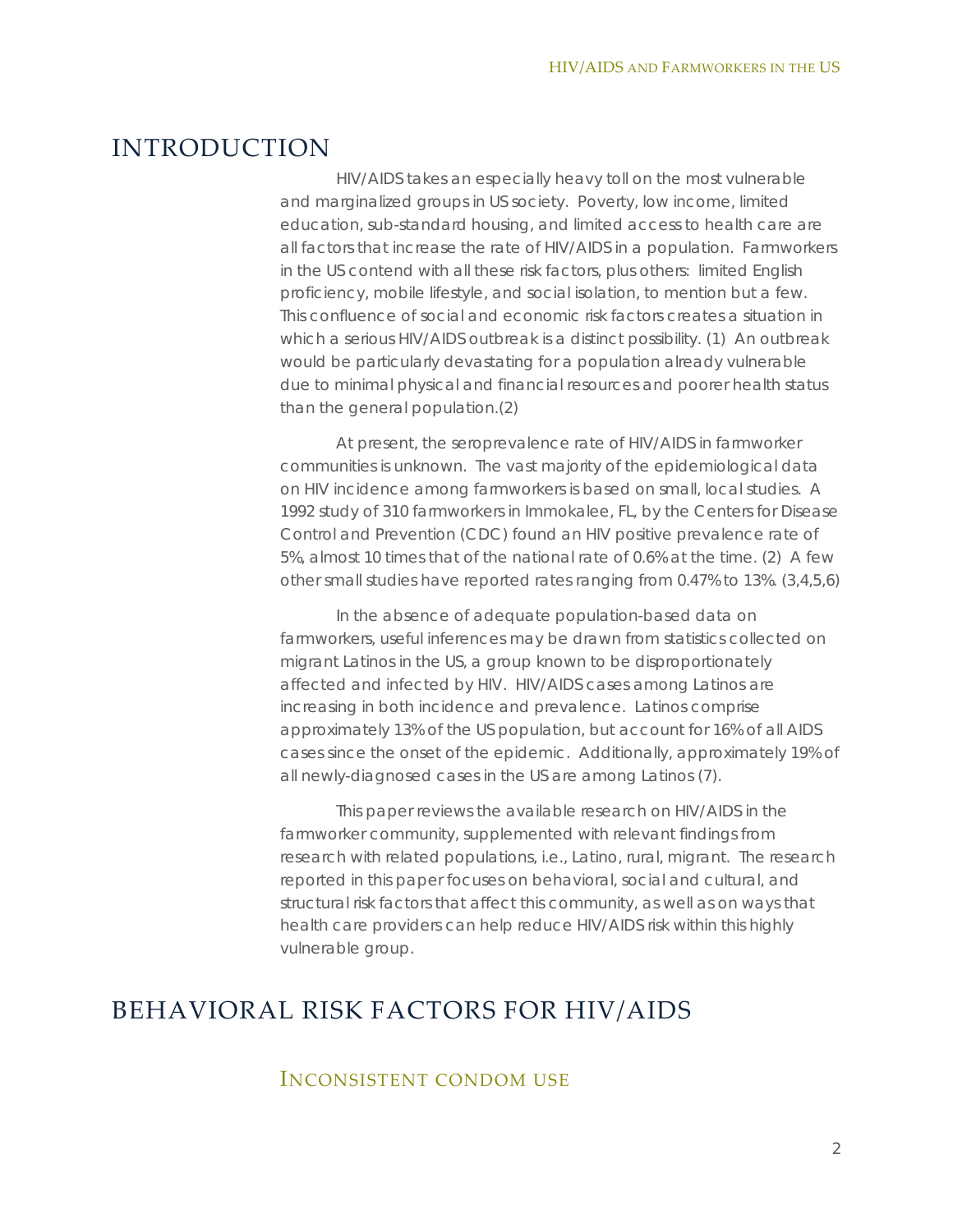Condom use, or the lack thereof, has huge implications for the prevention of HIV in migrant farmworkers. For migrants, such use differs based on whether the person is the primary or occasional sex partner (1;8;9;9) With occasional sex partners, male migrant farmworkers used condoms slightly over half of the time. Condom use is also linked to whether they have a condom with them and how confident they feel in negotiating the use of protection. (9, 10) Carrying condoms and condom self-efficacy increase when they believe their friends also use condoms. (9)

The situation is very different when it comes to primary sex partners. Only about 20% of farmworkers use condoms with their primary sex partners and usage is dictated by social norms, defined as whether family and friends condone condoms or how often a person recommends, criticizes, gives, or asks for condoms (9). Therefore, not only are farmworkers at an increased risk of HIV due to their infrequent condom use, but their wives and primary partners are also put at an elevated risk.

Lack of condom use with primary partners also increases rates of HIV in home countries (11). These risks are greater for married migrant men, due to the fact that they use condoms less than single men (10). Overall, Latino men's low condom use is one of the primary factors that increases the risk of HIV transmission (12).

#### SEXUAL RISKS: MEN WHO HAVE SEX WITH MEN (MSM)

The primary exposure route for US Latino men living with HIV/AIDS is sexual contact with other men (55%). For most HIV-positive Latina women (69%), infections were through heterosexual contact with a man infected with HIV/AIDS (7). Farmworkers are likely to have a similar risk profile.

Men who have sex with men are at particularly high risk for contracting the HIV virus if they engage in unprotected anal sex with an infected partner. The likelihood of unprotected anal intercourse increases when men lack the knowledge, access, or self-efficacy to use condoms. Due to cultural beliefs and stigma, men do not always willingly admit to having sexual contact with other men and often lead separate lives where they have wives or girlfriends. By doing so, they may place the women with whom they have sexual relations at an increased risk of HIV infection (13, 14).

#### USE OF COMMERCIAL SEX WORKERS

Use of commercial sex workers is common within the migrant farmworker community. These farmworkers are young, male, and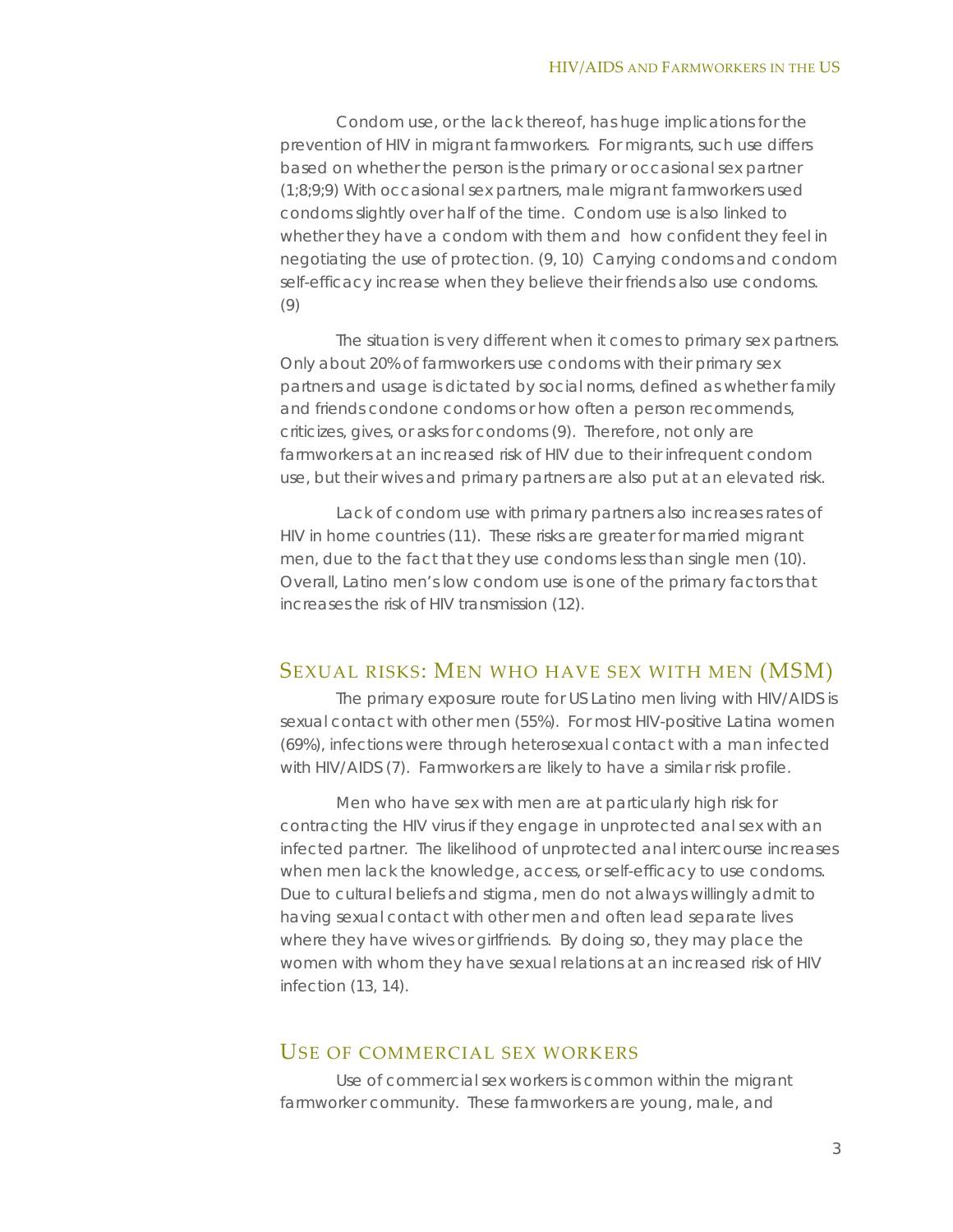unaccompanied. The shortage of women in the rural work communities creates a social imbalance that drives some men to pay for sex (15). Only 5% of married men traveling with their wives use sex workers (8), whereas the frequency of use by single and unaccompanied married migrant and seasonal farmworkers is reported to be as high as 44% (10, 16). What is worrisome here is that sexual encounters with sex workers are often conducted without the use of condoms (11, 14, 15 17, 18, 19, 20, 21).

Migrant farmworkers have very inconsistent condom use, especially with commercial sex workers. Although on average they use condoms more than half of the time, consistent with the data on use of condoms with secondary partners, there are still about 15% that admit to never using condoms with commercial sex workers. Occasionally, migrant men will even pay commercial sex workers extra to have sex without condoms (14). As long as migrant men continue to travel unaccompanied by female partners, their high rate of unprotected sex with sex workers will remain a risk factor.

#### SUBSTANCE USE

#### ALCOHOL

Heavy alcohol use is linked to an increased risk of HIV and other sexually transmitted infections (22, 23, 24, 25, 26). People who drink consistently report a higher number of sex partners (26) and a lower rate of condom use (23, 26). Alcohol is a concern when it is consumed prior to sex with an occasional sex partner (23). Heavy alcohol consumption is identified as a problem in many migrant communities (1, 15, 17, 22, 27, 28). Drinking is not only part of a social routine or a way to relax , it is also linked to the idea of *machismo*, the sense of male pride (14). With studies showing up to 52% of migrants drinking alcohol before or during sex, this is a risk factor that should not be ignored (17).

#### DRUG USE

Drug use, although limited to certain groups, can be found in farmworker communities. Farmworkers use drugs as a way to unwind, offset the stress of working in the fields, and increase productivity (12, 14, 17, 27). In some camps, drugs are as readily obtainable as alcohol. As is common in the commercial sex work arena, crew leaders are often responsible for providing the drugs and may even encourage their use (29). In some locations, people enter the camps for the sole purpose of selling drugs to the farmworkers (14), most likely with the hope of getting them hooked. Methamphetamine, also know as *meth*, *crystal*, *tina*, or *ice*, is popular among farmworkers because of its stimulant effect and may increase in use (27, 30, 31). Other drugs found in farmworker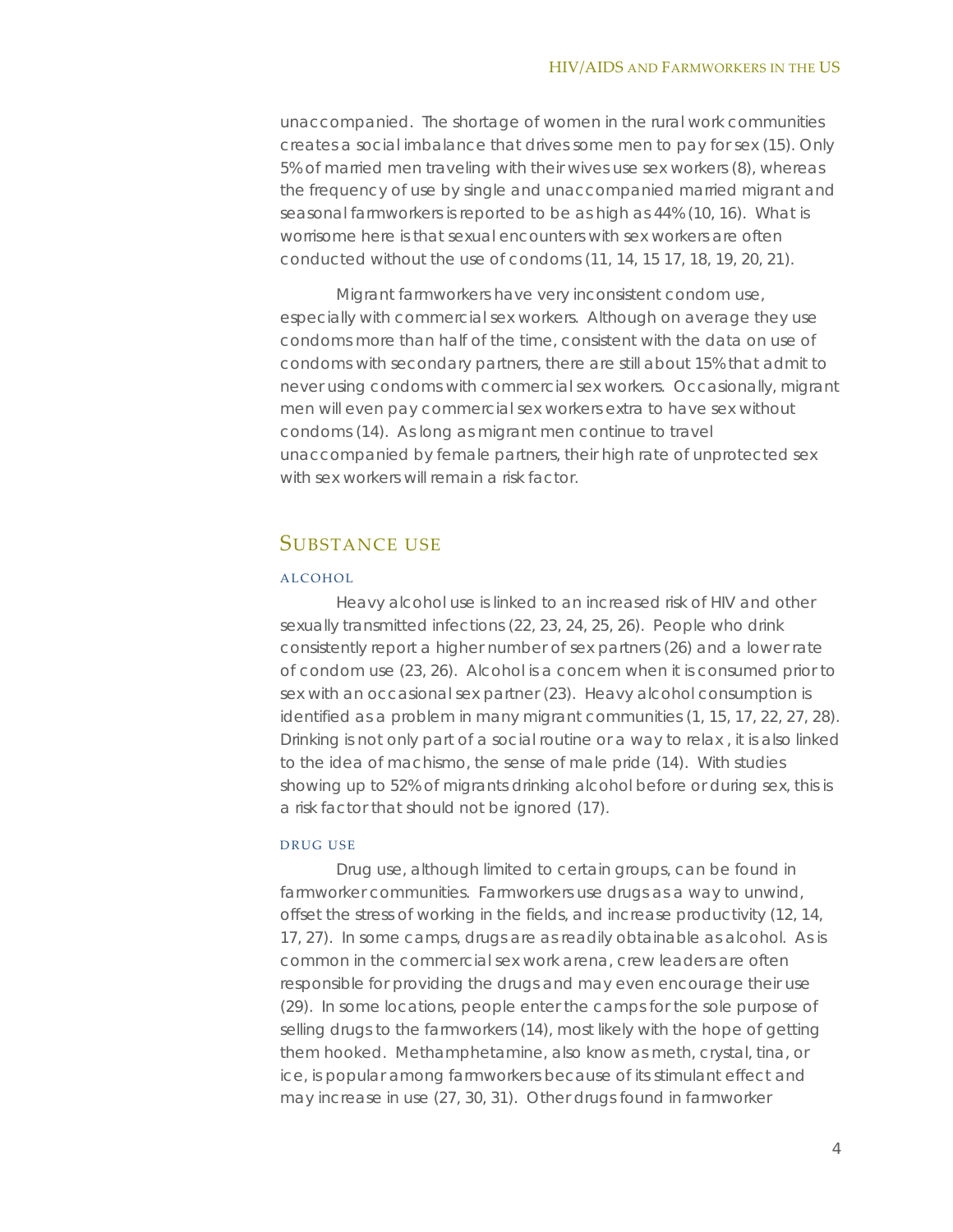communities include speed, crack and marijuana, which may be combined with alcohol consumption (27).

Although less common, injection drug use can be found in some farmworker communities. This carries an increased risk because of the potential for sharing unsterilized needles, an important route of HIV infection. Users of injection drugs may also engage in other high risk behaviors such as sex for pay as a way to pay for their habit. Many injection drug users share unsterilized needles and engage in high risk sexual activity, such as unprotected sex (1).

#### LAY INJECTIONS

Many Latino migrant farmworkers participate in lay injection practices (1, 19, 20, 21, 32, 33). Lay injection, which is distinct from the injection of recreational drugs, is the practice of injecting vitamins and antibiotics by members of the community who have no medical training (32). The injection of antibiotics and vitamins does not carry an inherent risk of HIV transmission; the injections become a health risk when needles are shared without being sterilized. Many Mexican farmworkers seek out these remedies, believing they are stronger than pills, but US doctors are at times unwilling to administer injections. If they are unable to obtain injections from health professionals, migrants will secure injections from community members (32). When there is a lack of syringes, lay injectors reuse needles and syringes, which are often not cleaned properly (21, 32). This inevitably increases the risk of transmitting HIV, along with other bloodborne pathogens.

## SOCIAL AND CULTURAL RISK FACTORS FOR HIV/AIDS

#### STIGMA AND HOMOPHOBIA

Stigma and homophobia act as powerful barriers to HIV prevention, particularly in isolated, rural migrant Latino communities (34, 35). Stigma may keep farmworkers from accessing prevention services, obtaining testing, or discussing HIV. They fear that doing any of these activities would signify that they are infected, engage in risky behaviors, are unfaithful, or are homosexual (36, 37). Stigma may also impede safer sex discussions, exchanging status information, or negotiating condom use. People living with HIV/AIDS in the farmworker community fear that revelation of their status will lead to ostracism of themselves and their families (38). Additionally, the stigma that surrounds HIV and risk behaviors can make data collection difficult. Thus, getting an accurate picture of the depth of HIV prevalence in this community is challenging (13, 37, 39).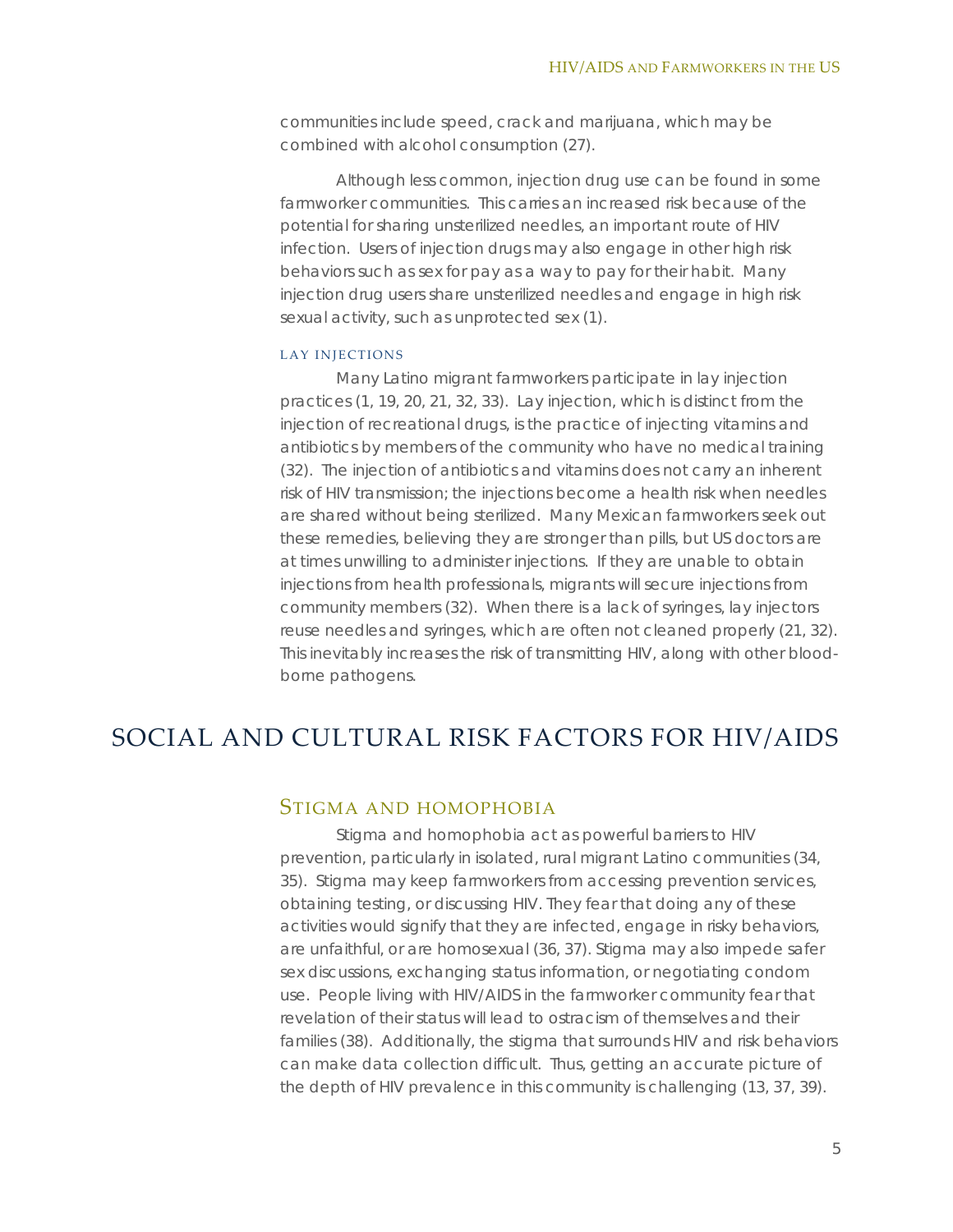Latino MSM experience homophobia from both the broad US culture and the Latino community. This internalized homophobia may cause them to hide their sexual orientation, thus affecting their selfesteem and openness to discuss prevention methods and seroprevalence status, and their willingness to get tested. (39, 40, 41). Latino MSM who are the insertive partners (penetrators, or "*activos*") often do not identify as homosexual because they are taking what they perceive to be the dominant sexual role (39). This may lead to a false sense of security (i.e., I am not homosexual and only homosexuals are at risk for HIV).

#### TRADITIONAL GENDER ROLES AMONG LATINOS

In many Latino marriages and sexual relationships, the expectations and rights of a partner are determined by traditional gender roles. In the farmworker community, these gender roles are often dictated by the twin doctrines of *machismo* and *marianismo*. *Machismo*  implies strength and family protection (42), but also contributes to unequal power distribution in male/female relationships and in the workplace (43). *Machismo* may increase HIV risk by leading Latino men to feel a sense of justification in sexual promiscuity, resistance to condom use, and denial of MSM activity (44, 45). Reluctance to use condoms often stems from a sense of invulnerability, concern about lack of pleasure, or fear of erectile dysfunction. Thus, condoms are viewed as an assault on one's masculinity and manhood (46).

Similarly, Latina farmworkers may not feel they have the right to request condom use because of *marianismo*. In *marianismo*, a woman's gender identity is tied to the qualities of the Virgin Mary, including fertility and the importance of being perceived as a "good" or "decent" woman (44). Women who are traditional, submissive, and/or dependent may lack condom negotiation skills, or they may have partners who are unreceptive to condom use. Suggesting condom use may endanger the women's relationship with their partners or result in physical harm (46). In addition, some women prefer to ignore their HIV risk because it implies their partner's infidelity, or because they associate HIV with homosexuality, sex workers, and drug use (13, 46).

#### ACCULTURATION

About 25% of farmworkers have been in the US for less than one year (47). Customs and behaviors common in the US are thus foreign and often confusing to them. Even when they have been in the US for a few years, isolation and separation from local communities lead to continued low acculturation. Low acculturation can directly and indirectly influence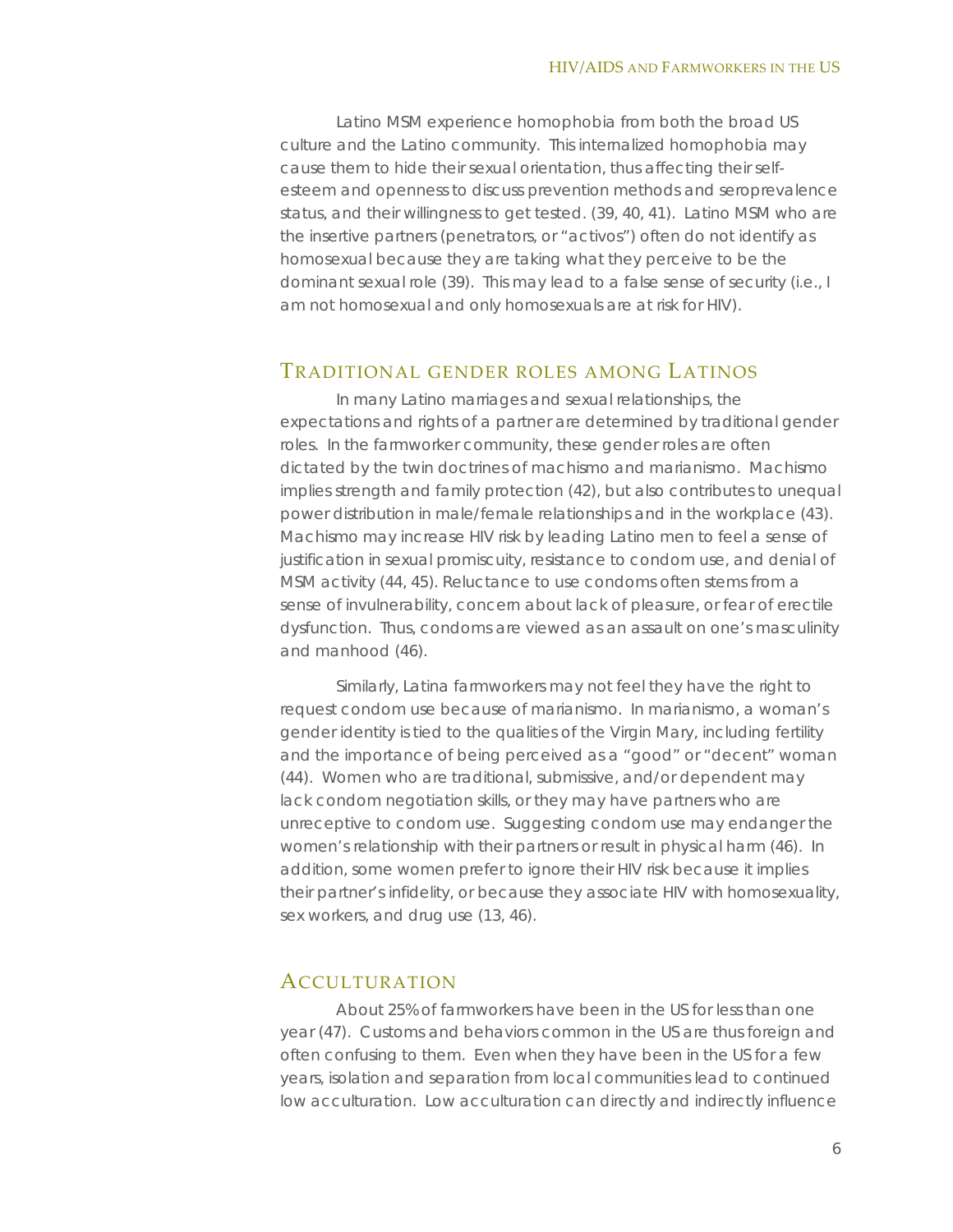a number of HIV/AIDS-related risk factors. For many farmworkers, low acculturation is associated with lower use of testing and health services, less frequent condom use, discomfort in English-dominant environments, and increased depression, alcohol and substance abuse, as well as patronage of and employment in commercial sex work (1, 43, 44, 46, 48). Also, both married and unmarried Latino men with low levels of acculturation are more likely to have multiple sex partners, and less acculturated Latina women have the lowest rate of condom use (49).

# STRUCTURAL RISK FACTORS FOR HIV

When looking at HIV/AIDS it is easy to blame individual-level risk factors like lack of HIV knowledge, lack of condom use, or lack of desire to practice safe sex, for the continued transmission of HIV. However, an individual's behavior is not the only factor putting them at risk; often there are structural/environmental factors at play that an individual has little control over. By looking at these structural risk factors, it is possible to examine the risky environments, particularly those exhibited in farmworker communities that also impact HIV transmission by limiting the power a person has in making safe decisions. Poverty and social discrimination can place people at risk for contracting HIV by creating risky environments that impact specific health outcomes. The prevention of HIV must take into account both structural and individual risk factors in order to curb the pattern of transmission.

Access to and utilization of health care is a serious problem for many farmworkers. Only about 18% of workers received services at the federally-funded migrant health centers in 2006. Overall, fewer than 20% have employer-provided health insurance. The majority of the remainder do not qualify for Medicaid or other government assistance and must pay for their health care out-of-pocket, often difficult to do on a farmworker's limited income (50). Farmworkers tend to forego health care unless they can pay for it, and are likely to prioritize work over health care if their clinic or service provider does not offer weekend or evening hours. Limited access to health care increase farmworkers' risk for HIV/AIDS because they may not receive important health education, timely HIV testing, and positive reinforcement for preventive behaviors such as using condoms, limiting the number of sex partners, and using clean needles.

Poverty and social discrimination can increase a person's powerlessness, which in turn can lead to a higher risk of HIV infection. Men who experience poverty, racism, and homophobia are more likely to engage in high risk behaviors, for example, having unprotected anal sex with non-monogamous partners (51). Financial hardship, defined as running out of money, having to borrow money for basic necessities, or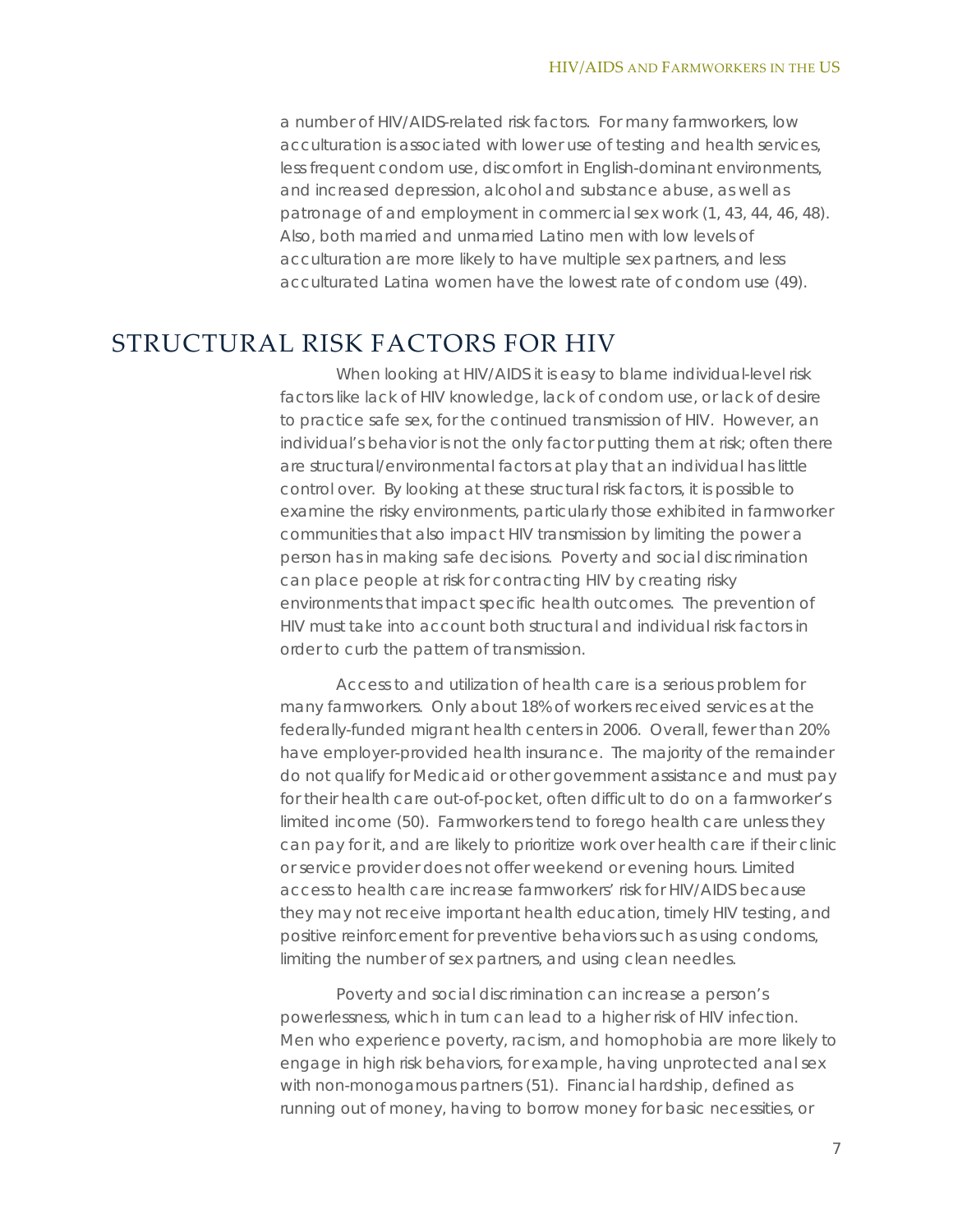having to look for work, has also been linked to an increased risk of HIV infection (1, 17, 51). Economic concerns increase stress and the need for survival strategies such as trading sex for money or other basic needs (1). They also increase the perception that HIV infection is inevitable and cannot be controlled (51). Stressors like poverty, poor housing conditions, being away from family, language barriers, racism and discrimination, and isolation make farmworkers more susceptible to mental health problems (12), all of which in turn put them at a higher risk for HIV infection.

## CLINICAL IMPLICATIONS

As outlined above, HIV/AIDS is a concern for both male and female farmworkers, requiring positive action to promote prevention, assessment, and treatment services. Farmworkers are frequently unaware of their HIV risk and may not admit to partaking in risky behaviors. Language and cultural barriers play a role in all aspects of prevention, testing, and treatment, and should be taken into consideration throughout the process (12). Clinicians need to be aware of the risks that exist within the agricultural community and provide information and testing in a culturally appropriate manner.

When indentifying risk factors, it is important to realize that MSM activity is often stigmatized in the Latino culture, and many men do not admit to engaging in sexual relations with other men for fear of being ostracized by their family and community. However, it is a fact that men are engaging in sex with other men regardless of whether they consider themselves gay or straight.

Sex is not often discussed openly within the farmworker community, and many patients will be nervous or uncomfortable discussing these matters with a physician, especially a physician of the opposite sex. Care must be taken when broaching the topic of multiple sex partners, sex with sex workers, and condom use in order to offer assistance without offense. This is especially important with female patients. Within the Latino culture, women often do not discuss sex with their friends or family, and may be uncomfortable discussing such matters with a stranger. However, it is important to educate women that they are at risk for HIV, even if they are married, and to teach the importance of condom negotiation skills.

High alcohol consumption, which has been identified as a risk factor in the farmworker community, is a serious problem in a small but significant number of laborers. Many times it is difficult to ascertain how much drinking is occurring because there is a tendency to drink a lot in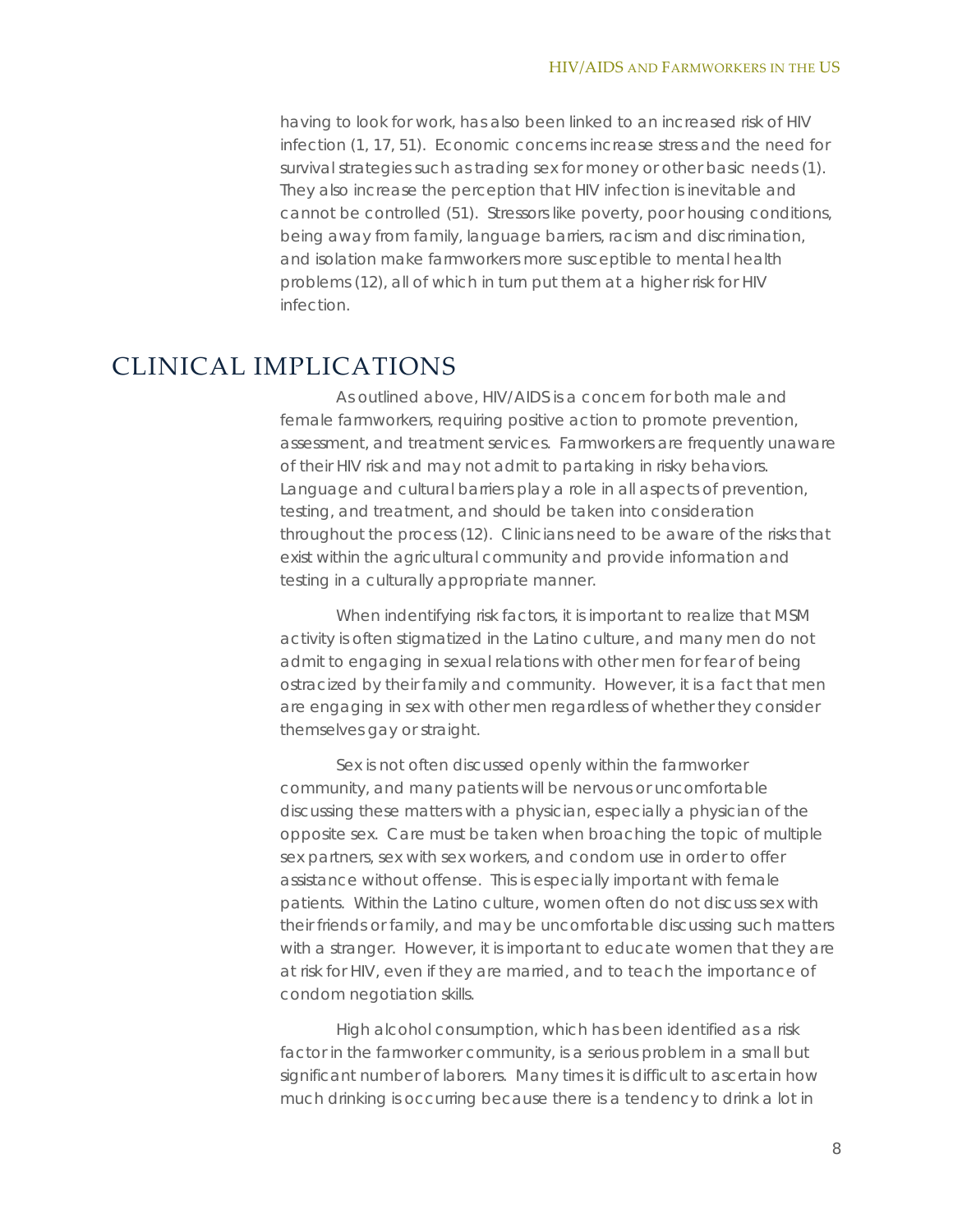one sitting, but not necessarily on a regular basis. Therefore, when assessing alcohol consumption it is important to not only ask how often a person drinks, but to also consider how much a person drinks at a time and how that varies by circumstances.

HIV testing should be incorporated into regular medical screenings (52). Physicians and health service providers are vital to early detection and should be offering testing at every opportunity. HIV is still stigmatized within the farmworker community, therefore getting an HIV test still has negative perceptions associated with it (52). By offering testing in routine medical screenings, the stigma surrounding HIV testing may dissipate. The use of rapid testing technology is especially appropriate for this population because it makes it possible to do the testing and counseling in the same visit. (53) Even though conventional testing is still needed to confirm the findings, studies have shown that individuals are more likely to return for the follow up visit after a rapid test than if only the conventional test is conducted. (54)

A positive result on an HIV test is only the beginning of a long and difficult process. HIV treatment needs to be continuous, and farmworkers who are HIV+ need to receive their medication on a regular basis no matter where they are or where they are going. Physicians should familiarize themselves with the treatment options available in their health center, their community, and other communities as well. Workers who migrate will need to find a new source of medications every time they move to a new location, even if only for a short time. They may also need assistance in affording the very expensive medications. The AIDS Drug Assistance Program (ADAP) is a government-funded program that provides medication assistance to low income individuals who are not covered by insurance or eligible for Medicaid (55). Eligibility for ADAP is not dependent upon residency or citizenship status, but income and other guidelines do vary by state (see "The Access Project" in *For More Information*, below).

## RECOMMENDATIONS

- HIV testing should be included in routine health care, preferably pointof-service rapid testing
- Outreach staff should provide preventive education on HIV/AIDS
- Health care providers and outreach staff should encourage consistent condom use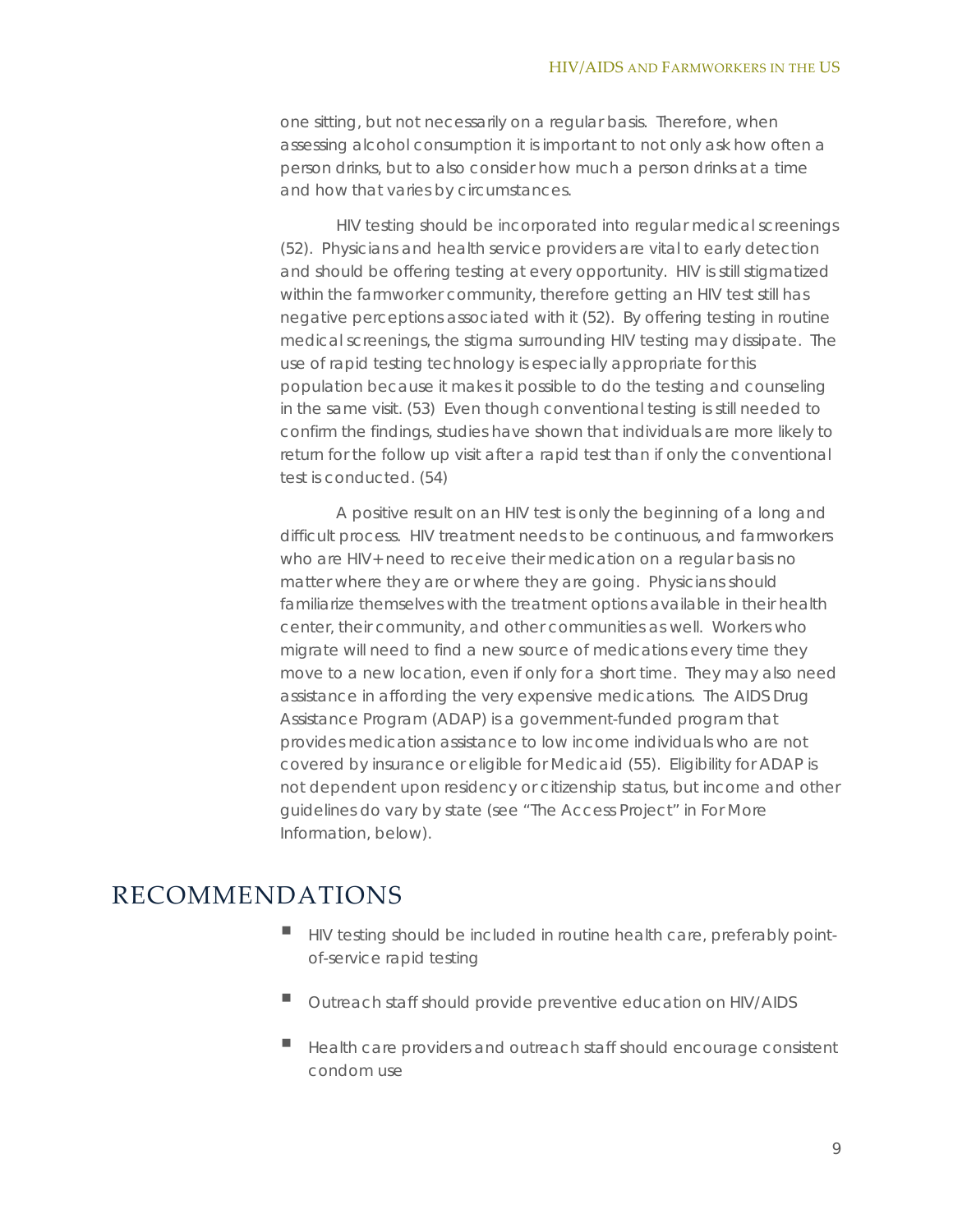Migrant health centers and providers should identify a local network of treatment and service resources to which HIV+ farmworkers can be referred for follow up.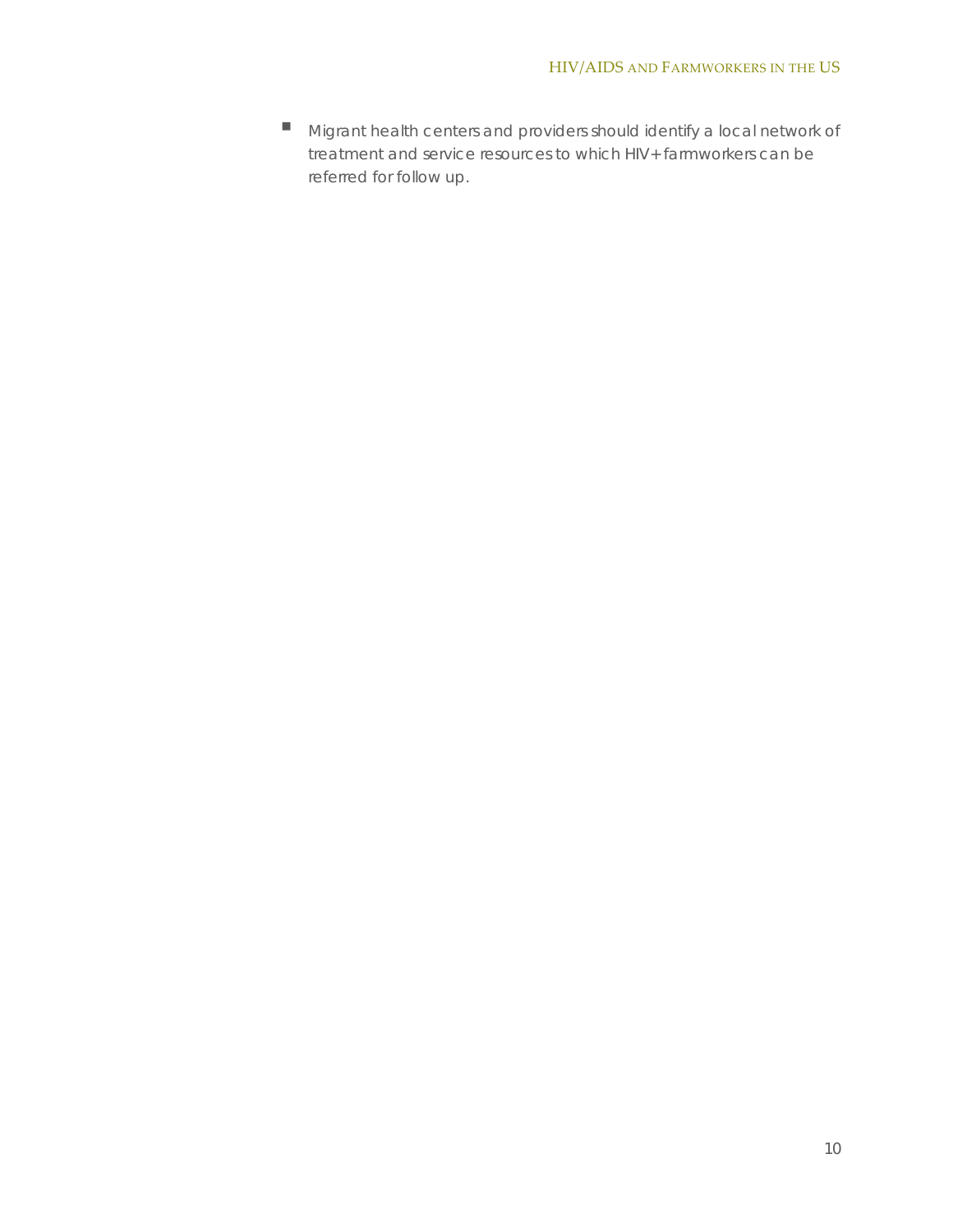# FOR MORE INFORMATION

### **WEBSITES**

- Migrant Clinicians Network: HepTalk Project for information on how to address sensitive risk topics. http://www.migrantclinician.org/hepatitis.
- The HIV/AIDS Program: Ryan White Parts A-F: http://www.hab.hrsa.gov/aboutus.htm
- **Farmworker Justice: HIV/AIDS and Migrant Workers:** http://www.farmworkerjustice.org/Health&Safety/HIVAIDS.htm
- **The Body Pro: HIV Resources for Professionals:** http://www.thebodypro.com/index.html
- California HIV/AIDS Research Program: California-Mexico AIDS Initiative: http://chrp.ucop.edu/ResInitiatives/Cal\_Mex.html
- California AIDS Prevention Studies: Current Research on Immigrants (several documents): http://www.caps.ucsf.edu/articles/article.php?kw=immigrantsmigrant s
- The Access Project (http://www.atdn.org/access/index.html) provides links and phone numbers for HIV/AIDS patient assistance programs, including ADAP, for all 50 states plus Washington DC, Puerto Rico, and the Virgin Islands.

## **ARTICLES**

- Organista KC, Carillo H, and Ayala G (2004). HIV Prevention with Mexican Migrants: Review, Critique, and Recommendations. Journal of Acquired Immune Deficiency Syndrome 37(S4): S227 – S239. chrp.ucop.edu/ResInitiatives/documents/jaids\_prevention.pdf
- Solorio MR, Currier J, Cunningham W (2004). HIV Health Services for Mexican Migrants. Journal of Acquired Immune Deficiency Syndrome 37(S4): S240 – S251. http://chrp.ucop.edu/ResInitiatives/documents/jaids\_healthcare.pdf
- Walensky RP, Paltiel AD, Freedberg KA. AIDS Drug Assistance Programs: Highlighting Inequities in Human Immunodeficiency Virus-Infection Health Care in the United States. Clinical Infectious Diseases 35 (5): 606-610, 2002.